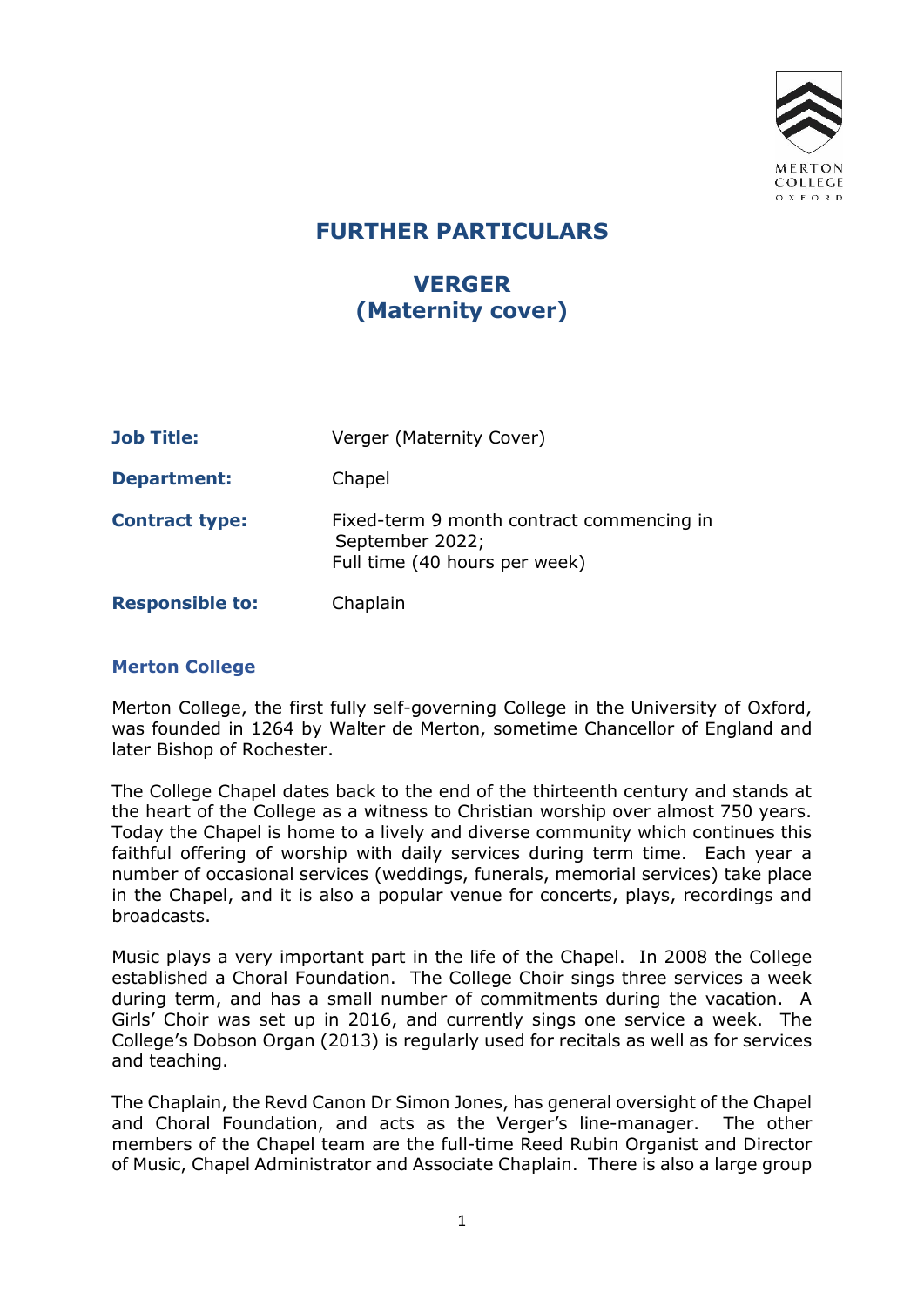of volunteer student chapel officers who work with the Verger to prepare for, and welcome people to, services and other events in the Chapel.

#### Services during Term

Sunday

| 9.00am<br>5.45pm   | Eucharist / Morning Prayer<br>Choral Evensong / Choral Eucharist |
|--------------------|------------------------------------------------------------------|
| Weekdays           |                                                                  |
| 8.15am             | Morning Prayer (Monday to Friday)                                |
| 12.30pm            | Eucharist (Tuesday)                                              |
| 6.15 <sub>pm</sub> | Choral Evensong (Tuesday, Wednesday and Thursday)                |

6.30pm Evening Prayer (Monday)

Girl Chorister Schedule

Monday

| 4pm       | Theory Club                       |
|-----------|-----------------------------------|
| 4.30pm    | Tea                               |
| 4.45pm    | Probationer & Chorister Rehearsal |
| 6.00pm    | Departure                         |
| Wednesday |                                   |
| 4.30pm    | Tea                               |
| 4.45pm    | <b>Chorister Rehearsal</b>        |
| 6.15pm    | Evensong                          |
| 7.00pm    | Departure                         |
|           |                                   |

On Thursday lunchtimes during Michaelmas and Trinity Terms, the Verger acts as front-of-house for the weekly organ recital.

There are up to ten weddings in the Chapel every year (for which the Verger receives a fee), and occasional memorial services and funerals.

#### Main purpose of the role

To facilitate the proper day-to-day running of the College Chapel as a place of worship, venue for non-liturgical events, and visitor attraction. The post holder will need to be able to work flexible hours in order to oversee the use of the Chapel by outside and College groups for events such as concerts and recordings. Under the direction of the Fellow Librarian, the Verger will also be responsible for cleaning the historic furnishings and contents of the College's old library, which has been in operation since 1378.

#### Specific duties and responsibilities

- 1 To welcome visitors to the Chapel and act as a point of contact for general enquiries.
- 2 To oversee the use of the Chapel by outside and College groups, attending evening and weekend events as necessary. The Verger is responsible for the safety and security of the building and its users (including, in consultation with the Duty Porter, reporting of accidents and other incidents, administration of first-aid, and calling in medical assistance).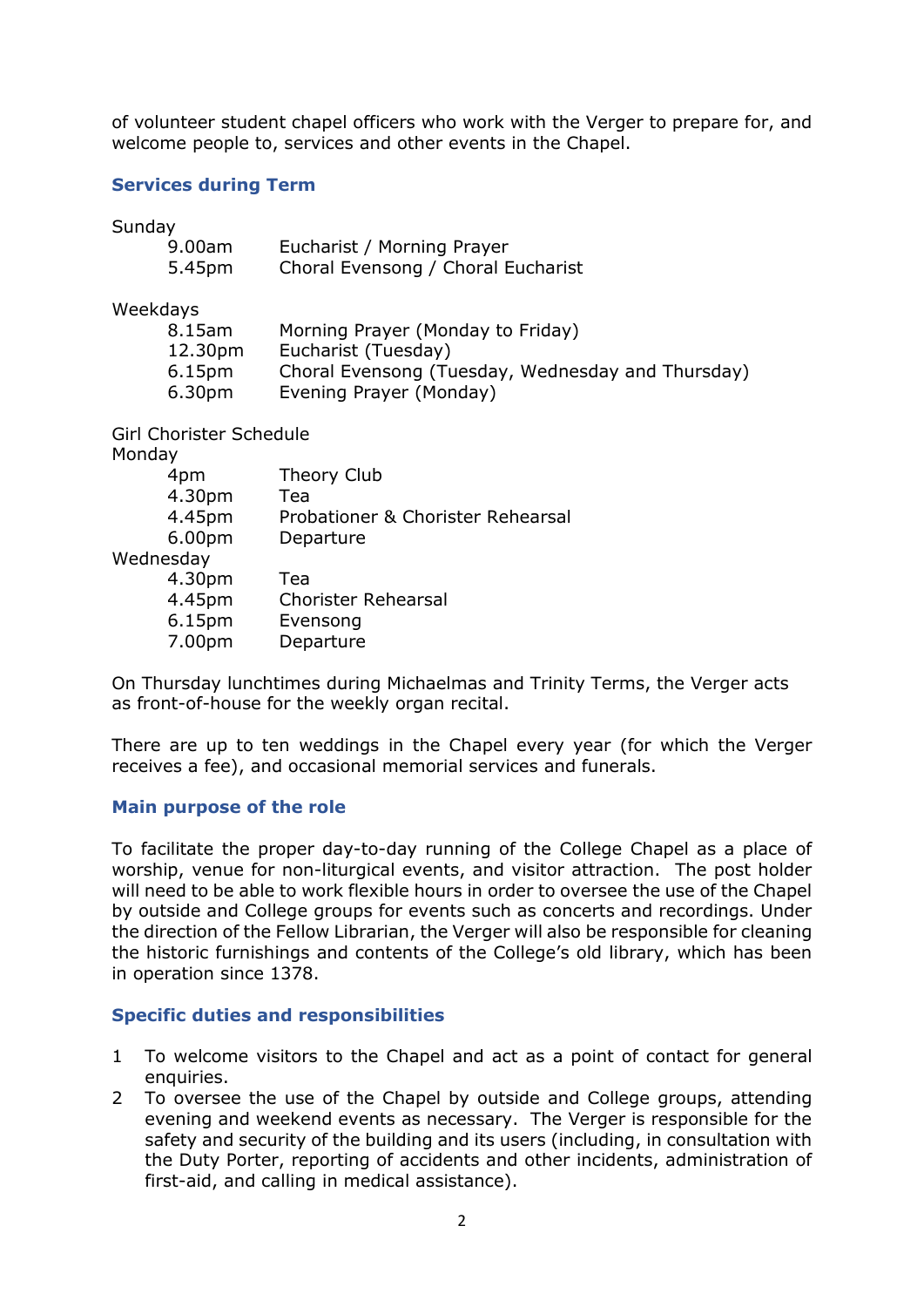- 3 To carry out a range of Sacristy duties: to be responsible for maintaining and changing candles on the stalls (a significant number of services are candlelit), order sacristy supplies, arrange the cleaning and repair of altar linen, robes and vestments, prepare for services, oversee the routine care and storage of Prayer Books, hymnals, and other liturgical books, and undertake ceremonial roles, as agreed with the Chaplain.
- 4 To co-ordinate the allocation of choir and servers' robes, and to arrange for their cleaning and repair, as necessary.
- 5 To arrange the rota for the student Chapel Officers and to co-ordinate their work in preparing for services and welcoming worshippers.
- 6 To arrange chairs and furnishings, and provide general assistance for special events (e.g., organise reserved seating).
- 7 To prepare for, and attend, occasional services, including Weddings and Memorial Services.
- 8 To provide safe handling of monies from collections, and to pay them into the College Bursary.
- 9 To work with the Chapel Administrator to produce posters advertising services and events, and to use various social media platforms to advertise them; to have responsibility for the Chapel notice-boards, and for keeping the literature provided for members of College and visitors stocked and up-to-date.
- 10 To liaise with the Head Gardener to provide flowers for the Chapel, when appropriate.
- 11 To liaise with the College Maintenance Department to arrange minor repairs.
- 12 To support the Chapel Administrator in basic administrative tasks (e.g. photocopying and large mailings).
- 13 To assist the Director of Music with the organisation of the Choir library, as required.
- 14 To assist with the running of the College's Girls' Choir, including ensuring best practice in safeguarding, providing pastoral support to the choristers, accompanying them on visits and tours, and arranging the rota of student helpers.
- 15 To draft risk assessments for Chapel services, events and activities, when required.
- 16 To provide training and support to the those operate the livestreaming equipment and sound system, and to organise the rota of livestreamers.
- 17 To have responsibility for the stock and sale of College Choir and Organ recordings, including through the online shop.
- 18 To liaise with the Chapel cleaner to ensure that the Chapel, Ante-Chapel, Sacristy, Choir Library and Choir Room are cleaned to a high standard, and to undertake cleaning duties as required, including the altar candlesticks, eucharistic vessels, pricket stands, and a small number of other liturgical items.
- 19 Under the direction of the Fellow Librarian, to clean the interior and furnishings of the old library, Beerbohm Room, and special collections storage areas, including the exterior of exhibition cases; to dust fragile surfaces, and maintain a rotating schedule of dusting the early printed books; to undertake preservation and collection management tasks (including moving books short distances). Training will be provided.

### General duties and responsibilities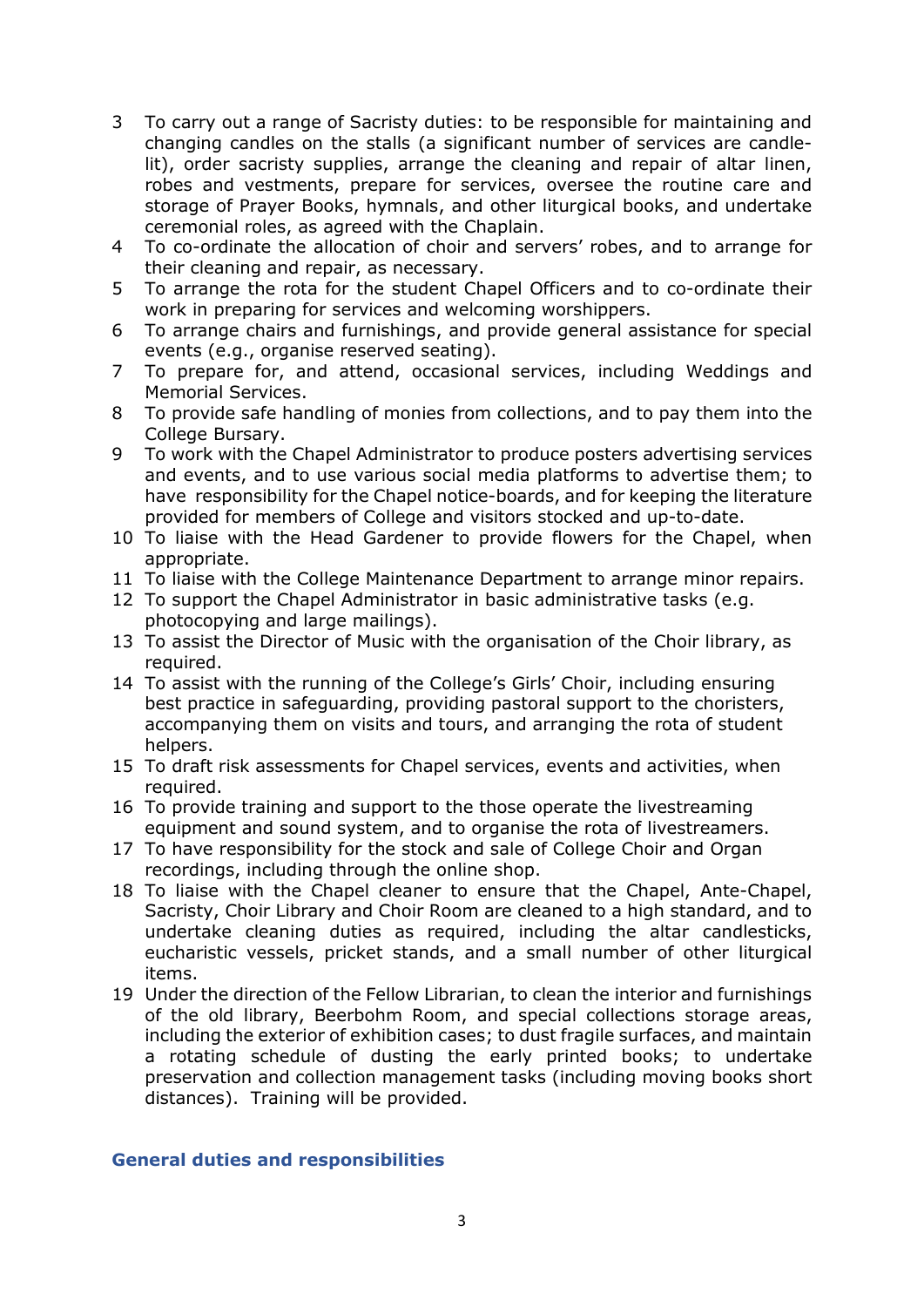- 1 To be in sympathy with the ethos of the College and Chapel, and to have a sense of the value of well-ordered worship and its contribution to the Chapel's ministry and mission.
- 2 To be a welcoming presence in the Chapel.
- 3 To support and work closely with the Chaplain, Librarian, Associate Chaplain, Organist and Director of Music, Chapel Administrator, and student Chapel Officers.
- 4 To attend and participate in relevant training courses, including safeguarding and first aid training.
- 5 To attend a weekly Chapel team meeting, Domestic Bursar's meeting (alternating with the Chapel Administrator), and other meetings as arranged by the Chaplain.
- 6 To develop a thorough knowledge of, and adhere to, the College's Health and Safety Policy.
- 7 To undertake any other reasonable tasks, relevant to the post.

# Person Specification

The College is looking for someone who is:

- 1 Literate and numerate, with the ability to communicate confidently and appropriately with a range of people.
- 2 Highly meticulous in all aspects of working practice.
- 3 Personally reliable and responsible.
- 4 Able to handle delicate items carefully.
- 5 Administratively competent, with good IT skills (Microsoft Word, Publisher and Outlook – email and calendar – are essential).
- 6 Sensitive to the varied needs of the Chapel as a place of worship, venue for non-liturgical events, and visitor attraction.
- 7 Friendly and approachable.
- 8 Physically fit, with the ability to lift reasonable weight and climb stairs.
- 9 Able to work flexible hours.
- 10 Able to work independently and as part of a team, and to see tasks through to a conclusion without supervision.
- 11 Sufficiently flexible to respond positively and appropriately to new opportunities and challenges, and to work under pressure.
- 12 Willing to acquire a basic knowledge of Anglican liturgy, and of the history of the College, Chapel, and Choir.
- 13 Enthusiastic about contributing to the life of the College.
- 14 Has satisfactory Disclosure and Barring Service (DBS) enhanced disclosure.

### Salary and Benefits

The salary for this full-time and fixed term appointment is  $£25,000$  per annum. The normal weekly hours will be 40, over five or six days during the three eightweek terms, and over five days during the three vacations. The post will also include working at evening, weekend and bank holidays with a more flexible working pattern during the vacations. It is envisaged that a flexible working pattern will not require overtime and the Verger is not be required to be on call.